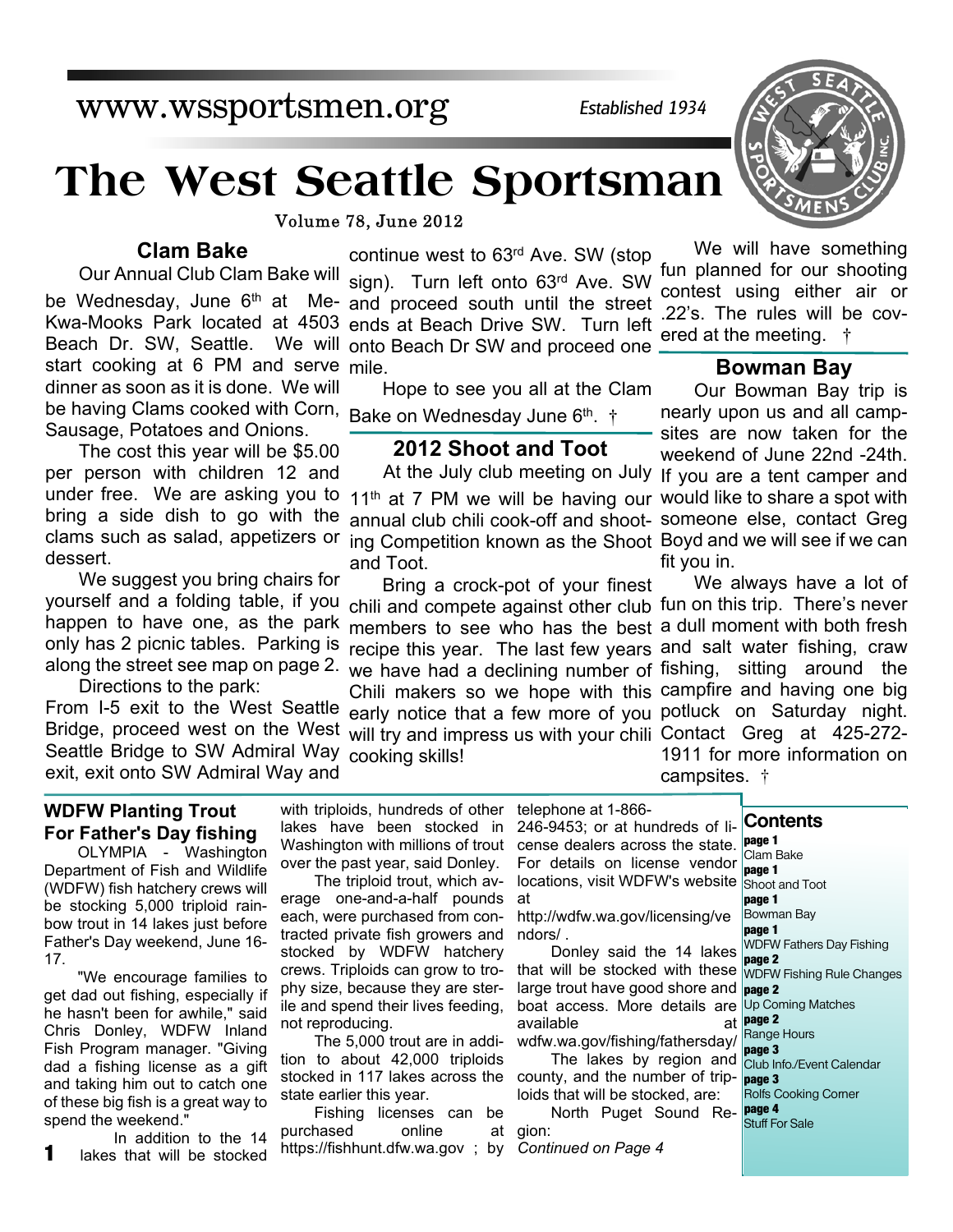

#### **WDFW FISHING RULE CHANGE**

Spring chinook must be released on the Kalama River

Action: Kalama River anglers Hwy. 14 Bridge. must release all spring chinook salmon.

**Point of Contact** 

Crossman Crossman

Crossman Crossman Crossman Crossman Shellenberger Crossman

Species affected: salmon.

# **Up coming Small bore & Air Matches**

| Dates             | <b>Piace</b> | <b>Match Name</b>                 | POINT ( |
|-------------------|--------------|-----------------------------------|---------|
| Jun 2-3           | Tacoma       | Schutzenfest / NRA 3-P C'ship     | Crossn  |
| Jun 9-10          | Tacoma       | Koehler Memorial prone            | Crossn  |
| Jun23-24          | Vancouver    | NRA 3-P Metric Regional           | Spitzer |
| Aug 24-26 Tacoma  |              | State Smallbore Int'l Camp        | Crossn  |
| Sept 8-9          | Tacoma       | State Conventional Prone C'ship   | Crossn  |
| Sept 22-23 Tacoma |              | Schutzenfest/Outdoor Int'l C'ship | Crossn  |
| Nov 3-4           | Olympia      | State Indoor Int'l 3-P C'ship     | Crossn  |
| Nov 17            | Puyallup     | JORC (West)                       | Sheller |
| Dec 1             | Olympia      | JOARC (West)                      | Crossn  |
|                   |              |                                   |         |

Volume 78, June 2012

Effective dates: May 29 through July 31, 2012.

Location: From the boundary markers at the mouth to the upper salmon hatchery.

Reason for action: Through May 18, six hatchery adult spring chinook have returned to Kalama Falls Hatchery, well below the hatchery broodstock goal of 390 fish. The pre-season forecast anticipated a return of 700 adult spring chinook to the river system.

Other information: Creel sampling surveys have shown light catches and there is no evidence of large numbers of fish holding in the river. Kalama hatchery returns will continue to be closely monitored.

The lower Kalama remains open to the retention of hatchery steelhead.

Information contact: (360) 696- 6211. For latest information press \*1010

### **WDFW FISHING RULE CHANGE**

Daily limit increased for hatchery spring chinook at Drano Lake

Action: Up to six hatchery spring chinook may be retained. Up to 4 may be adult chinook.

Species affected: Chinook salmon

Effective dates: May 26 through June 30, 2012

Location: Drano Lake downstream of markers on point of land downstream and across from Little White Salmon National Fish Hatchery and upstream of

Daily limits: The salmonid daily limit will be six fish. Up to 4 may be adults of Chinook which no more than 2 may be hatchery steelhead. Release wild chinook. Re-

lease all trout other than hatchery steelhead. Minimum size 12 *Continued on page 4*

#### **Range Hours and Activity**

Monday - Small Bore - 6:00 PM, Tuesday - Rifle League, - 6:00 PM Wednesday - Juniors - Contact Joe Matter joe@vashonjrc.com for Junior information and shooting times. Cost: Adult members \$2.00, non- members \$4.00, Juniors \$1.00.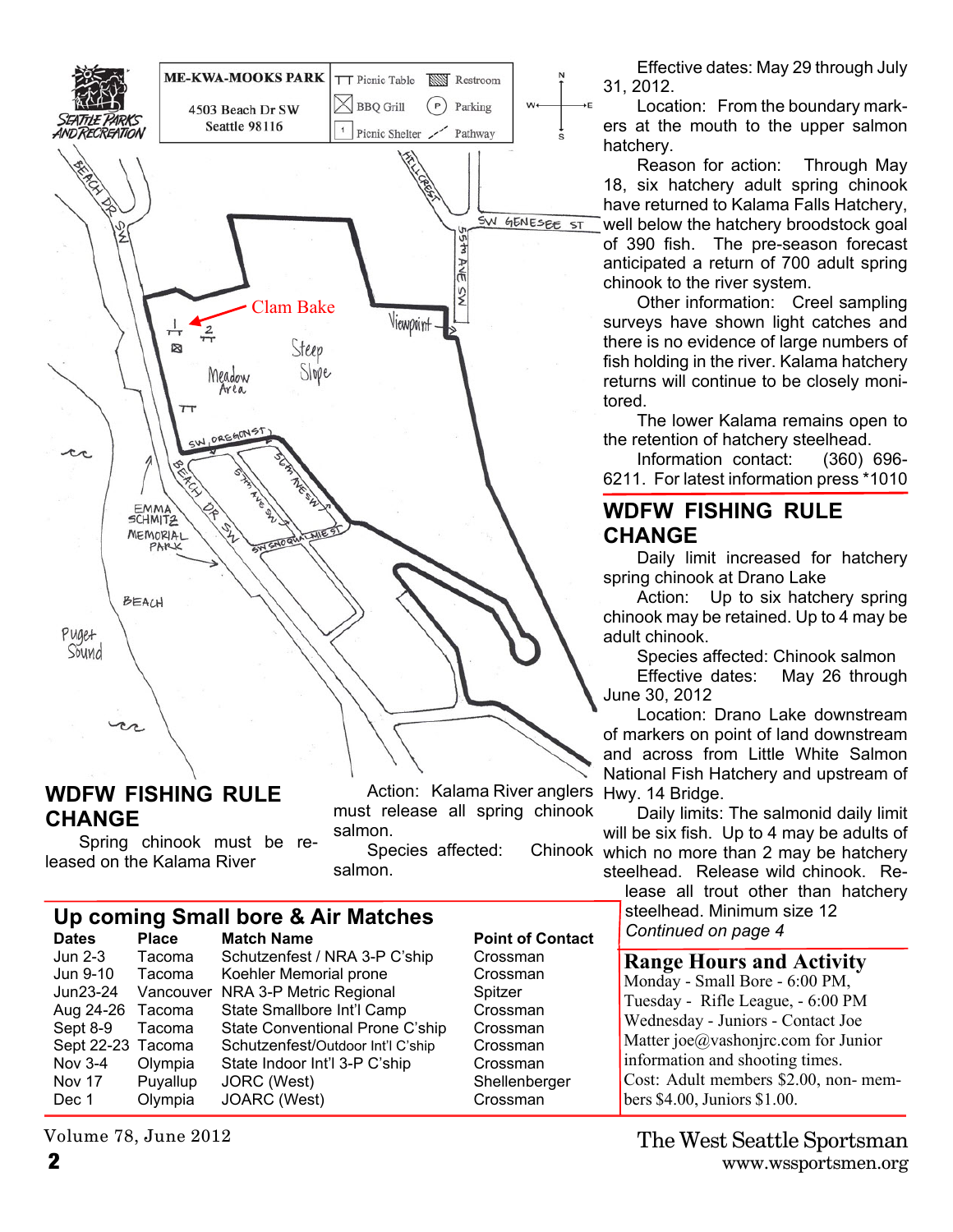#### **The West Seattle Sportsmen's Club Sponsors of the Roger Dahl Rifle Training Range**

President – Greg Boyd 206-818-4469 Brian Dunham Frank Novito Vice Pres. – Rick Robbins **Richard George** Roz & Jerry Mascio Secretary – Tony Olszewski 425-226-5643 Tom Kocir Treasurer – Cam Robison<br>Rec. Sec. – Brian Dunham

# **OFFICERS TRUSTEES LIFE TIME MEMBERS**

Contact us at: info@wssportsmen.org



#### **Blackened Trout**

**Ingredients** 

- 1 tablespoon paprika
- 2 teaspoons dry mustard
- 1 teaspoon cayenne pepper
- 1 teaspoon ground cumin
- 1 teaspoon black pepper
- 1 teaspoon white pepper
- 1 teaspoon dried thyme
- 1 teaspoon salt
- 3/4 cup unsalted butter, melted
- 6 (4 ounce) fillets trout
- 1/4 cup unsalted butter, melted **Directions**

1. In a small bowl, mix together paprika, dry mustard, cayenne pepper, cumin, black pepper, white pepper, thyme and salt; set aside. Heat a heavy cast iron pan on high heat until extremely hot, about 10 minutes.

2. Pour 3/4 cup melted butter into a shallow dish. Dip each fillet into butter, turning once to



coat both sides. Sprinkle both sides of fillets with spice mixture, and gently pat mixture onto fish.

3. Place fillets into hot pan without crowding. Carefully pour about 1 teaspoon melted butter over each fillet. Cook until fish has a charred appearance, about 2 minutes. Turn fillets, spoon 1 teaspoon melted butter over each, and cook until charred. Repeat with remaining fish.

#### **E v e n t s C a l e n d a r**

Jun 6th - Clam Bake Jun 20th - Board Meeting Jun 22nd-24th Bowman Bay Fishing Trip Jul 11th - Club Meeting Jul 18th - Board Meeting

If you have any ideas for programs to have at the club meetings or any good outing ideas let one of the Officers or Trustees know. You may contact us at: info@wssportsmen.org

| <b>New</b>                                                                                                        | <b>MEMBERSHIP APPLICATION</b> | <b>WEST SEATTLE SPORTSMEN'S CLUB</b> |                      | Renewal              |  |  |
|-------------------------------------------------------------------------------------------------------------------|-------------------------------|--------------------------------------|----------------------|----------------------|--|--|
|                                                                                                                   |                               |                                      |                      |                      |  |  |
|                                                                                                                   |                               |                                      |                      | Date                 |  |  |
| I, propagation and conservation of game birds, game animals, and fish in the State of Washington, do hereby apply |                               |                                      |                      |                      |  |  |
|                                                                                                                   |                               |                                      |                      |                      |  |  |
| for membership in the WEST SEATTLE SPORTSMEN'S CLUB and tender herewith the sum of \$ in                          |                               |                                      |                      |                      |  |  |
| payment of one year's dues.                                                                                       |                               |                                      |                      |                      |  |  |
| "I solemnly swear that I will abide by the Constitution and By-Laws of the West Seattle Sportsmen's Club and      |                               |                                      |                      |                      |  |  |
| help in its up-building and I will not willfully disobey the Game Laws wherever I fish or hunt. I will always be  |                               |                                      |                      |                      |  |  |
| a true sportsman both in the field and to my brother members at all times.                                        |                               |                                      |                      |                      |  |  |
|                                                                                                                   |                               |                                      |                      |                      |  |  |
|                                                                                                                   |                               |                                      | If you would like to |                      |  |  |
|                                                                                                                   |                               | receive the Club                     |                      |                      |  |  |
|                                                                                                                   |                               | newsletter by email                  |                      |                      |  |  |
|                                                                                                                   |                               |                                      | check here.          |                      |  |  |
|                                                                                                                   |                               |                                      |                      |                      |  |  |
|                                                                                                                   |                               |                                      |                      |                      |  |  |
|                                                                                                                   |                               |                                      |                      |                      |  |  |
|                                                                                                                   |                               |                                      |                      |                      |  |  |
| (New Only)                                                                                                        |                               |                                      |                      |                      |  |  |
| The West Seattle Sportsman                                                                                        |                               |                                      |                      | Volume 78, June 2012 |  |  |

www.wssportsmen.org **3** The West Seattle Sportsman